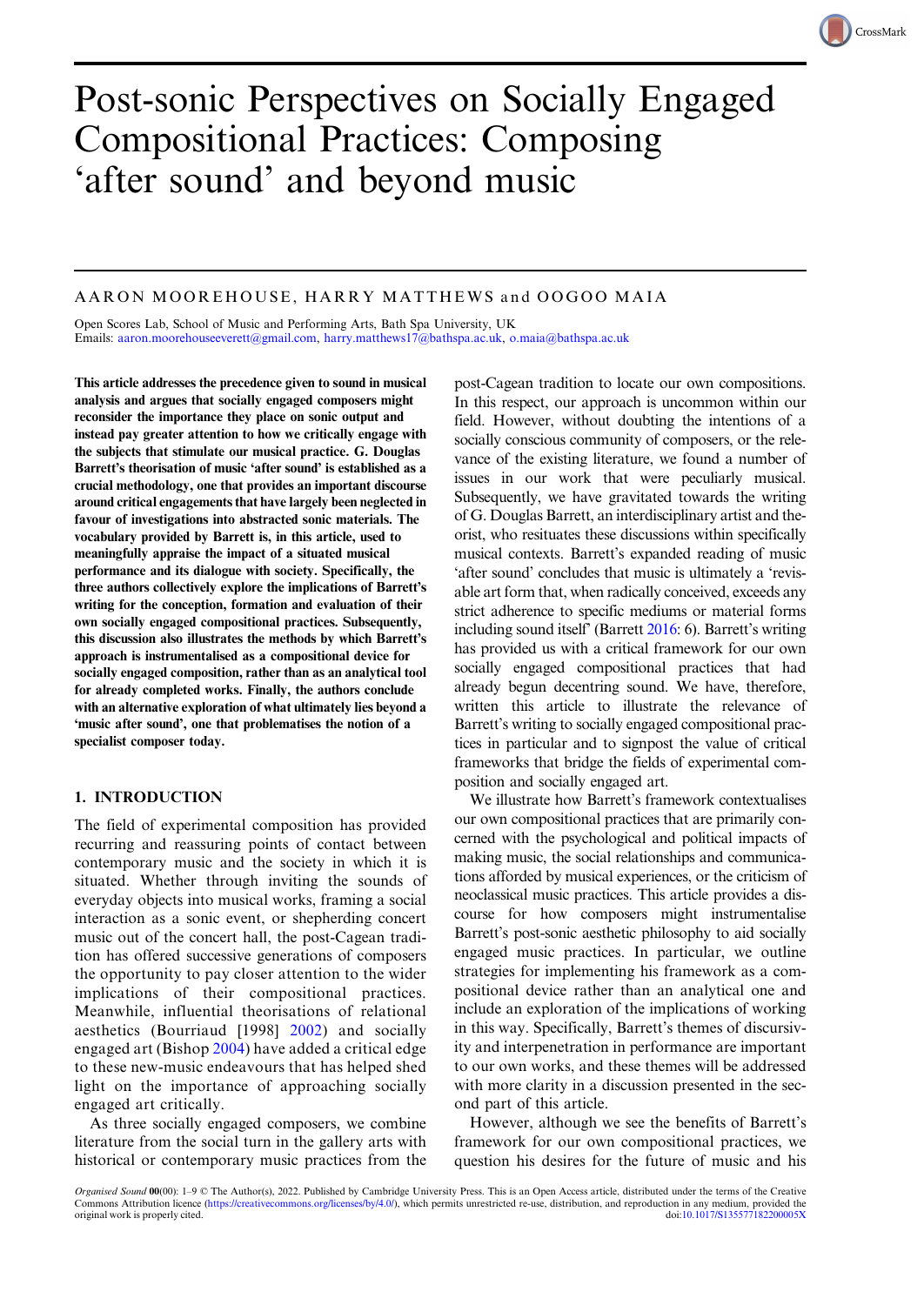hope for novel measures of criticality. Subsequently, we reconsider what could feasibly come 'after sound' for socially engaged composers whose works are already explicitly located at the intersections of musical and non-musical fields, and whether Barrett's writing in fact signals an altogether different exit from art, rather than only a decentred or more reflexive music.

## 2. MUSIC 'AFTER SOUND'

In After Sound: Toward a Critical Music, Barrett [\(2016](#page-8-0)) questions the disproportionate emphasis placed on sonic materials in the construction of Romantic-era 'absolute music'. This tradition proposed that its works provided a consistency of communication across disparate performance sites and interpretations, $\frac{1}{1}$  since meaning ultimately lay in the musical score as opposed to a musical performance. Rather than only challenging these assertions, Barrett traces their impact into contemporary musical analysis. Primarily, he identifies the inheritance of a critical perspective that is ill-equipped to deal with non-sonic musical materials. Barrett continues to advocate an alternative critical approach to music, one that drastically relegates the importance of sound and instead focuses on the sociological, political and art-historical implications of musical performances. Throughout After Sound the musical examples that Barrett pursues uniformly reject sound as the primary focus of the work.

In some respects, Barrett's notion of music 'after sound' represents the cumulative act of experimental music's passage through conceptual art, postmodernism and performance art, before its arrival at a critical socially engaged compositional practice. Barrett contextualises John Cage's 4'33", the Wandelweiser collective and Pussy Riot (among others) through the lens of contemporary art, continental philosophy and global politics (Barrett [2016:](#page-8-0) 1). Additionally, he dismisses a variety of common musicological assumptions that have generally informed readings of these works. For example, he problematises the werktreue concept in relation to Cagean silence (ibid.: 19–38), and the ejection of language from post-Romantic music in relation to Peter Ablinger's practice (ibid.: 96–115).

At the centre of Barrett's framework is a hyperawareness of the context within which a work, or perhaps more appropriately a performance of a work, is situated. Moreover, as well as the site of a performance, Barrett explores the forms and precedents that mould a work and subsequently shape its meaning. As such, it is of little surprise that the author

repeatedly draws attention to the fact that every musical act is grounded in a time and a place. The physical and historical context of a musical act bleeds into a musical work at the same time as that work bleeds into the site of its performance. Barrett formulates the term 'materialist conceptualism' as a label for his aesthetic philosophy, which he defines as 'the notion of a conceptual art that acknowledges the inherent discursivity of artistic practice while taking into account the material impact language and ideas have on the real' (ibid.: 3). He supports this aesthetic approach with reference to Slavoj Žižek's reading of Pussy Riot, one that the philosopher sums up with the capitalised statement –'IDEAS MATTER'.

#### 3. 'THE LIMITS OF PERFORMING CAGE'

A brief description of Barrett's opening analysis goes some way towards tracing his critical framework and flags its relevance to conceptions of our own socially engaged music practices. The focus of his first case study is John Cage's 4'33", arguably concert music's epoch-defining iteration of Anglo-American post-war avant-gardism. Specifically, Barrett explores the contingent politics of Cagean silence by comparing disparate performances from both the 1960s and 2000s and uncovering the impact each context had upon readings of the work.

As one example, Barrett begins by summarising Benjamin Piekut's analysis of Charlotte Moorman's performances of Cage's indeterminate composition – 26'1.1499". Owing to the sexual nature and absurdity of her performances, they were renounced by Cage who claimed Moorman had 'murdered' his composition (Barrett [2016](#page-8-0): 32). Barrett argues that Cage's reaction to these performances illustrates that although  $4'33''$  was intended to liberate performers from the tyranny of a composer and the authority of their score, the piece fell short in its pursuit of any emancipatory aesthetic. Instead, early performances of Cagean silence ushered in another stifling performance practice. An aesthetic was therefore established that reinforced the particularities and preferences of Cage himself.

Essentially, Barrett uses these readings of Cage's work to illustrate that no piece exists in a vacuum, and context will always invariably bleed into a work even if a composer tries to deny this fact. Subsequently, with respect to our own compositional practices, Barrett's analysis implies that removing a number of author functions from our working processes can paradoxically result in work that more successfully fulfils our intentions. These ideas make apparent the contradictions present in the simultaneous generation of significant or successful work, alongside the construction of the image of ourselves as significant or successful composers.

<sup>&</sup>lt;sup>1</sup>Barrett also argues that sound art is essentially indistinguishable from absolute music in this respect (Barrett [2016:](#page-8-0) 5).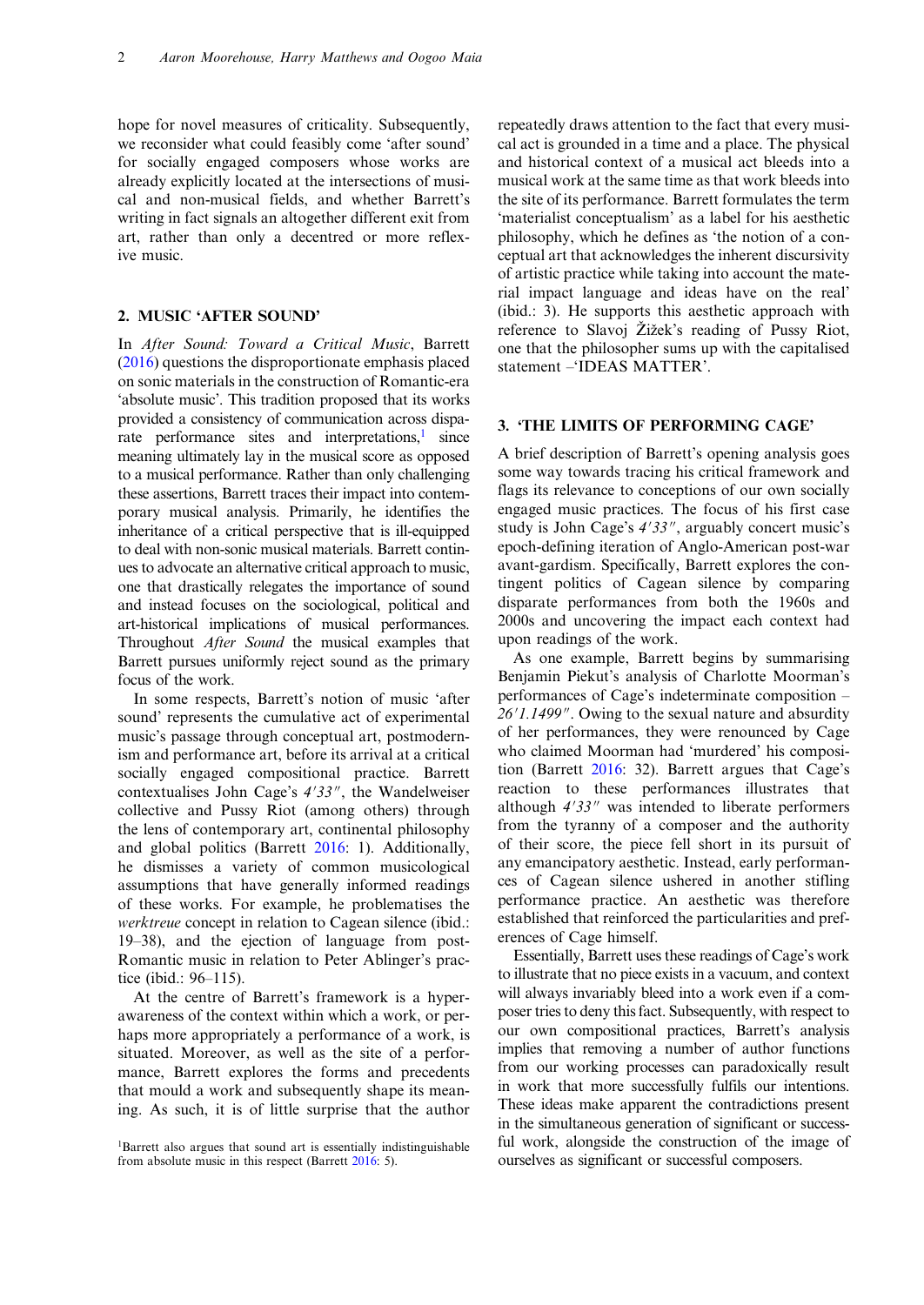Barrett is dubious about the success of Cage's indeterminacy project in relation to Cage's own desires for the work. However, the author is more sympathetic to the political power of Cagean silence. He explores the political implications of these supposedly 'passive' works through the writings of Jonathan Katz, who argues that silence was not passive for a gay or bisexual composer in McCarthy-era America. In fact, mute works ensured their survival and, in the context of Cage's composition, silence was not silence at all, it was the performance of silence. Barrett acknowledges that Katz's interpretations are somewhat speculative – suggesting that 'the political thrust of Cage's work may even be understood as running counter to [Cage's] own stances on his work' (Barrett [2016](#page-8-0): 34). These contradictions only serve to further reinforce the weight Barrett affords to the particularities of a situated performance, which can assume prominence over and above any abstracted notion of compositional intent. He reminds the reader that  $4'33''$  is the performance of silence within a musical space, and the work's 'sociopolitical force' is entirely dependent on its context. Specifically, Barrett refers to Caroline Jones's interpretation that Cagean silence may be understood as a kind of proto-critical music – one that is 'critical of itself in its very form'. 2

Continuing his focus on context, Barrett then analyses performances of Cage's  $4'33''$  subsumed within AIDS literacy workshops delivered by the activist art collective Ultra-red. During these workshops, Cage's composition was deployed to advance a series of recorded statements on the AIDS epidemic. While analysing this work, Barrett argues that:

The collective use Cage's silent composition as an immanent temporal container, crossed with the iconicity of silence. As such, silence in this context represents the undermining of valuable information that saves lives, the negligence and unwillingness of governments in responding to the epidemic on a public and global level, and an index of the violent effects of stigmatization exacerbated by the constant threat of criminalization faced by people living with AIDS. (Barrett [2013\)](#page-8-0)

Ultimately, an analysis of this iteration of  $4'33''$  illustrates how the meanings attached to its performances are wholly contingent upon the physical contexts in which the work is deployed. Or, as Cage's composition opens a listener up to the world around them, this world around the piece inevitably seeps into the world of  $4'33''$ . Barrett argues that this discursivity also encompasses the forms that a musical performance deploys and concludes:

Ultra-red's work opens  $4'33''$  onto a critical confrontation with the present ... because, at the same time as Ultra-red's appropriative gesture (the transportation of a concert-work into a politically-charged gallery setting) simultaneously provides a critique of Cage's composition and historical music practices, $3$  the performance also draws parallels referencing historical AIDS activism strategies.<sup>4</sup> (Barrett [2013\)](#page-8-0)

Subsequently, Barrett similarly highlights the importance of a work's historical context, as well as its physical context, in the generation of its meaning.

We believe that the physical and historical implications of a musical performance are as pertinent to composers as they are to analysts, and we use them to consider where we deploy our work and in which form. These themes are also reminiscent of Christopher Small's provocations, particularly his argument that 'no matter what message the composer may think [they are] conveying, the act of performance within the structure and the conventions of the concert hall or opera house carries its own message' (Small [1987:](#page-8-0) 354). Whereas Barrett highlights the importance of a performance's context for the analysis of music, Small explicitly assigns the responsibility of these implications to composers themselves.

Throughout Barrett's analysis, the author implicitly uses these comparisons between various interpretations and performances of Cagean silence to illustrate that every performance is porous, and that interpenetration between a site and its subjects are inevitable. Furthermore, Barrett implies that even if this interpenetration is not instrumentalised by the author of a work, we would do well to at least pay it greater attention.<sup>5</sup> Over the course of *After Sound*, Barrett points to several similar considerations in musical performance that often become buried or forgotten when too much attention is placed on abstracted sound. For us as composers, Barrett's writing repeatedly points to a series of often-obscured nodes that we can connect to construct a more efficient practice.

To briefly summarise, Barrett provides a radical and perhaps necessarily exaggerated analytical perspective from which to engage with the act of music. He proposes a post-sonic approach that we believe is especially relevant to the construction of interdisciplinary compositional practices and works that

<sup>&</sup>lt;sup>2</sup>Which is itself a redeployment of Debord's definition for a Surrealist détournement (Abbate [2014\)](#page-8-0).

<sup>&</sup>lt;sup>3</sup>Barrett argues that 'appropriation frames: it reconstitutes and reconfigures historical substance' (Barrett [2016:](#page-8-0) 22).

<sup>4</sup> Such as ACT UP's slogan 'SILENCE = DEATH', and their performance-installation Let the Record Show..., as well as Gran Fury's reappropriation of advertising techniques and graphic art in the collective's Kissing Doesn't Kill images.

<sup>5</sup> Barrett also uses this opportunity to expand upon his criticism of any arbitrarily defined 'historical authenticity' (werktreue) or faithfulness to a score. In Ultra-red's work, Cage's composition is realised precisely and sincerely from a sonic perspective in Ultrared's performances, yet these performances occur in contexts laden with references towards sexuality which the living composer frequently chased fervently away from  $4'33''$ .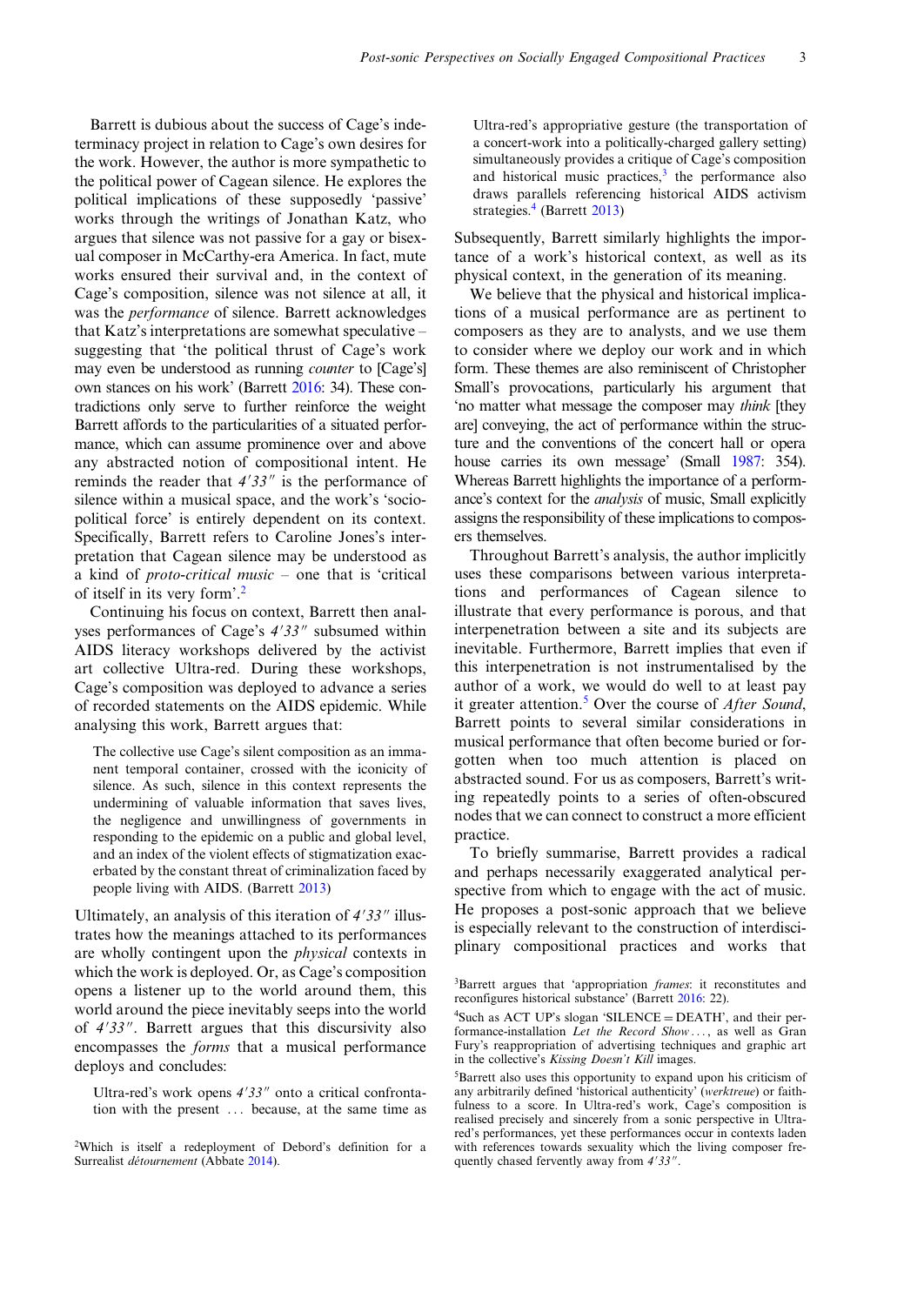explicitly accommodate aims that are often arbitrarily considered extra-musical. In the next section of our article we will more explicitly uncover the implications of Barrett's writing for the composition of contemporary music practices and how they shape conception, formation and evaluation in a discussion of our own work.

## 4 DISCUSSION<sup>6</sup>

Oogoo Maia: What I consider having read Barrett's book is actually that there is such a thing as absolute music, but I agree with him in the sense that this universality has very little to do with sound. His writing made me think about deconstruction, and if you disassemble the process of making most music, it can be split into writing, performing, advertising, standing in front of an audience, relating to music, remembering and recalling it, learning it and learning about it and many other things. And through this deconstruction you discover this incredibly complicated concept, and to reduce this concept to sound seems like a poor fit. So, if we're talking about music in a way that encompasses all these elements, then there is the necessity for a historical lens, a cultural lens, a sociological one, a pedagogical one and many, many more. And, although we can't untangle all of these threads at once, it seems insincere to give up entirely and to only concentrate on abstracted sound, or to discuss music in a way that presents it as being untethered from everything that is always already happening around it and in it.

If we are going to reduce music to something, and attempt to locate some universality within all these various elements, then I think it would be more appropriate to reduce music to the relationships between people – as Christopher Small [\(1998](#page-8-0)) and Nicholas Cook ([2013\)](#page-8-0) have done. Or perhaps it would be more appropriate to reduce music to the making of sound, rather than the sound itself.

Even better, would be to disassemble these elements down to the physical embodied experience of hitting things, blowing into things, shouting things, putting up posters, typing on a keyboard, or speaking. Because, whatever we do in music it is always filtered through the experience of having a body, and that is common to all of these gestures. This remains the case in electronic music too, because, even when we experience loudspeakers, it is always mediated by the presence of having a body in the world. And in that sense there is something universal and absolute about every aspect of music, regardless of our culture or language or gender: there is always a body that travels through space, in time.

Aaron Moorehouse: This is an interesting starting point. Especially because it seems to me as though all music is invariably socially engaged (although maybe not always Socially Engaged). As soon as we locate a performance in a body, it becomes easier to recognise this fact. Whereas it's easier to dodge this conclusion when we locate a performance in sounds detached from bodies.

But this universality of the body, when it's so selfevident, how do you translate that into creative practice? And how do you keep the body tied up with music when the fundamentalism of the body is shared with every other lived experience?

OM: I was exploring these things in my collection Games for Musicians and Non-Musicians (2020) – 64 text-scores that explore how we communicate with each other when we're in a performance situation. So, an exploration of communication through sound, but also communication through language, facial expressions, the shapes we make with our bodies, the effort we put in and how people are arranged. What are all of the things that are involved in the communication process beyond sound, even past the action of making sounds? Outside of these boundaries, what else is relevant to the generation of meaning in music, specifically.

Harry Matthews: I've performed some of these scores, and the construction processes are quite clear, so this deconstruction you've just been referring to quickly becomes apparent.

As an example, I remember performing 'I Want To Know Who You Are' (Maia [2020](#page-8-0)) from this collection. Six of us were arranged into two groups of three, positioned in two lines stood opposite each other. To begin, the two groups were instructed by the score to stand motionless without doing anything. Then, after a short moment, the first group had to verbally explain what the person in front of them was doing with their body, and this observation was sent to the person next to them and they had to re-enact the verbal explanation. And so on and so on. It reminded me of the *Telephone Game*, where children stand in a line and whisper a message that quickly becomes distorted. However, Oogoo's performance makes use of microphones and headphones so that the audience aren't aware of the content of the messages being communicated. So, from the perspective of the audience, these gestures quickly become absurd and exaggerated, like a feedback loop.

AM: It provides a nice illustration of the generation of meaning latent in a gesture or stance that is produced to intentionally appear meaningless. So in a way, it becomes a metaphor for the construction of meaninglessness in other situations too.

I think this work could be read as a recognition of the meaning of the aspects of our practices that we don't often talk about, or aspects which we try to

<sup>6</sup> This dialogue is edited together from a series of semi-structured conversations which were held over the course of 2020–21 in the Open Scores Lab at Bath Spa University.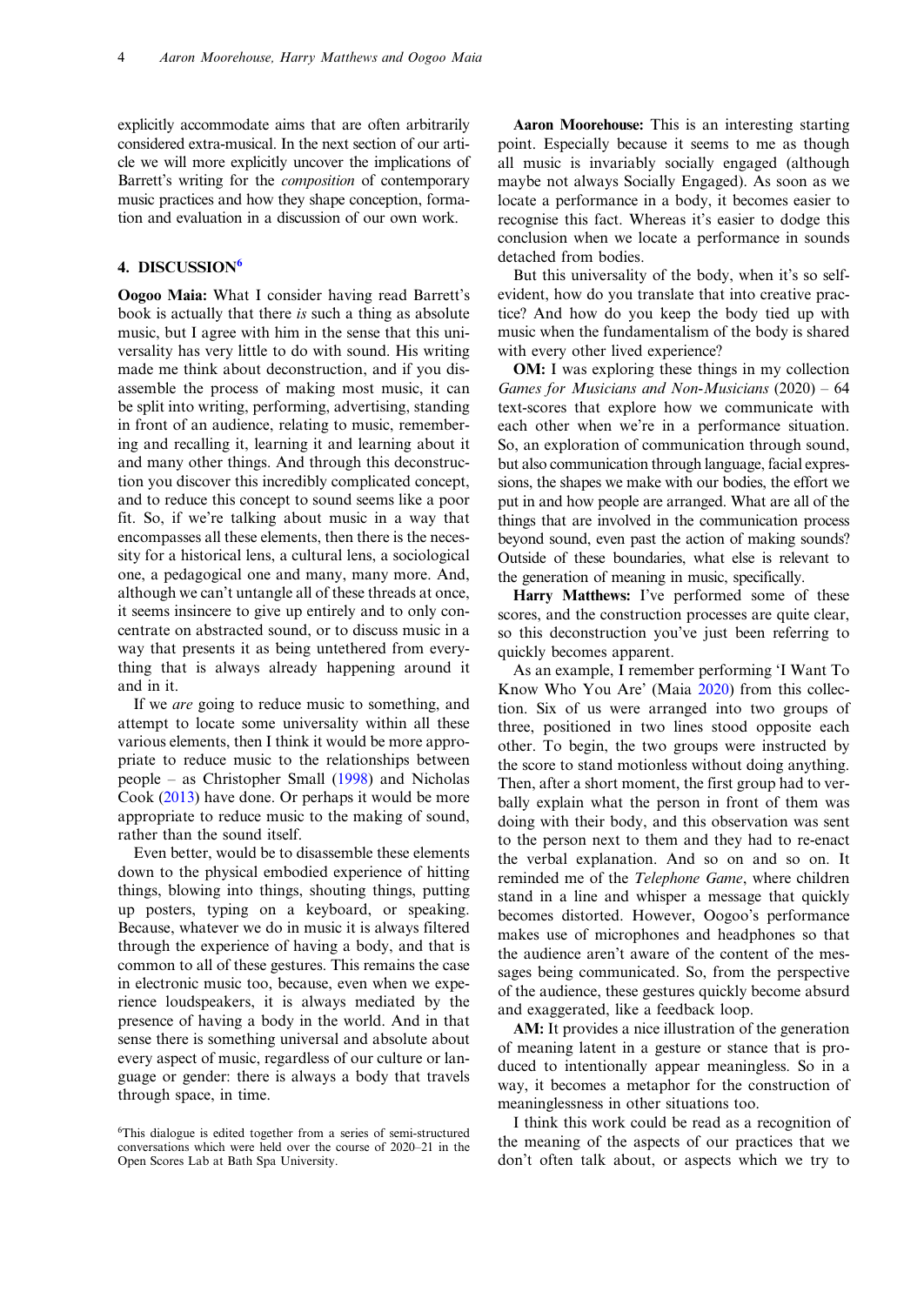diminish the importance of, or try to deny, or cast adrift. Essentially, the meaningless we construct, either consciously or otherwise.

Then in Oogoo's piece, there's also this element of coding, and how we code movement into language and vice versa, which seems relevant to how we code anything into sound because it's a similarly distanced translation.

HM: Exactly – this exploration of what we can code and what the code can't handle. It's like converting a WAV file to an MP3, except the compression in this performance doesn't discard information, it disfigures it and alters its form and meaning. It makes the piece. So it comes back to Barrett's analysis of Peter Ablinger's A Letter from Schoenberg (Ablinger [1996](#page-8-0)) actually, where the message of Schoenberg's letter to his publishers is transcribed as musical pitches which are reproduced by a player-piano.

Barrett references how music practices from the nineteenth century ejected language from the premodern tripartite conception of music – harmonia, rhythmos and logos – that was inclusive of language. Whereas, Ablinger recodes language back into a musical work through the voice of a canonic composer. So here, the sounds don't communicate by referencing language, the language communicates through sound.

AM: This idea of a code outside of sound is relevant to my quasi-therapeutic works, too. A post-sonic perspective clarifies the aims for my compositions, and facilitates the implementation of therapeutic models (that derive from outside of Music) to evaluate the success of my participatory works. In other words, these models code the impact of my work, and I think their efficiency would be obstructed if I were simultaneously trying to squeeze sound into any particular form.

For example, there's a community music therapist called Brynjulf Stige who developed an evaluative framework for participation, through observation of an accessible music festival in Norway (Stige [2010](#page-8-0): 130). He identified five distinct 'styles of self-presentation' by monitoring the impact a participant's actions had on the rest of a group. So, his categories begin with 'non-participation' (which is an absent participant), then 'silent participation' (which is a participant being present but not joining in), 'conventional participation' (which is participating in an orthodox manner), 'adventurous participation' (which is participating in a manner that challenges the course an activity takes and is subsequently accommodated by the group), and finally 'eccentric participation' (which is transgressive participation that disrupts the course of an activity in a way not accommodated by the group). Throughout, Stige emphasises how close the relationships are between each classification and the ease with which a participant can move between many different styles of self-presentation during a single

activity. As well, his observations illustrate that there's no requirement for this movement to be linear, either.

This model is great at evaluating the instantaneous impact of an action, rather than seeking to describe the form that an action takes. So I use Stige's frameworks to evaluate engagement in most of my participatory works, and I think it works well as a means of quantifying engagement in socially engaged practices.

Currently, I don't think these post-sonic analyses happen enough, even when well-being benefits are used implicitly to justify the 'social turn' or the value of socially engaged music practices. And fundamentally, after thinking about these practices 'after sound', it seems illogical to try and discuss the impacts of socially engaged music practices through a conversation about sound. Again, it's about how we code what we're doing, and the meaning of the work. Because, there always has to be a code by which you evaluate work, and there's always meanings, effects, and implications attached to performances. But lots of these things only fall into reach when you put certain frames around what it is that you're doing.

OM: In some ways, I feel that this preoccupation with the experience of the audience (or participants) is an omission from Barrett's framework. In his book, a lot of attention is rightly focused on how a musical event (a score, a performance, a recording, or a report) articulates itself within wider society. Or how it feeds from and informs the sociopolitical – historical context of its own being – often displaying an awareness of Nattiez's analytical approach (Botstein [1992:](#page-8-0) 129–45).

Nattiez's approach divides the reception of musical situations into three levels: the Poietic Level – the composer's intentions; the Neutral Level – the object itself and what we see and hear; and the Aesthetic Level – how the thing is experienced and read, and the meanings ultimately created by the audience.

Yet in Barrett's framework, hardly a word is written about how musical events exist at those three levels in-situ. That is, how such events communicate with the immediate environment where they take place: with the individuals in the room, with the sounds and smells that invade the performance space, with the time of day, the season of the year, or the weather outside. In essence, all the things that can't be generalised at all from performance to performance. Yet, these elements also affect the experience of an audience, and fundamentally, the meaning of a performance.

Of course, because these elements of a performance are so esoteric, it makes less sense to talk about them in a book. But, it is with those immediate and very real, very present entities (in particular the other humans in the performance place) that I want music to be critical,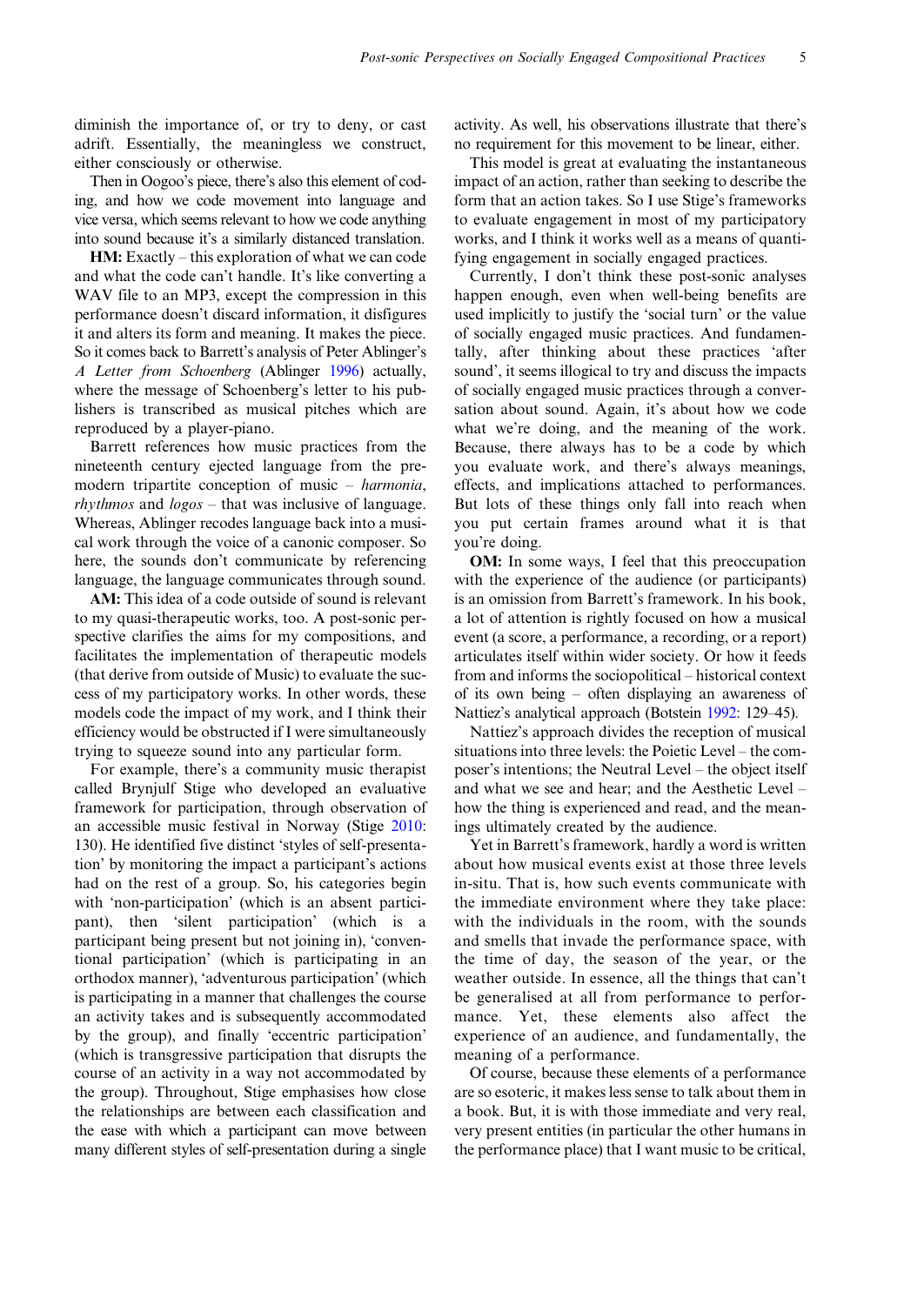to question its own existence. Whereas I think Barrett neglects this line of thinking.

But, if we do need to develop a new language to critically discuss making music, let it be about the event of music-making first, and only later about the waves and ripples that radiate from that event into the world around it. The initial foundation stone seems to be missing in Barrett's writing, and by extension his analysis is a few steps removed from the immediacy of experience itself. And, against his disapproval of a musical analysis built upon abstracted sound, this omission feels a little contradictory as it still depends upon an abstracted performance.

However, although there is this omission in Barrett's writing, it feels logical and perhaps necessary that these areas of engagement become more prominent when we discuss his framework as a compositional device, rather than as an analytical one. And I think your work and the therapeutic frameworks that they accommodate begin to hint towards this conclusion. Barrett's writing doesn't engage with these areas, but for socially engaged composers these areas are arguably the most important in which to be critical and self-aware. Saying that, I can appreciate that Barrett is writing about a music which is socially engaged by a different definition, and it's valuable that his writing starts these kinds of conversations.

HM: This also brings into question how we deal with the expanded environment around our work, and how we frame this environment.

AM: Yes – themes of interaction, and interpenetration, and discursivity, and what you allow into these conversations. These are really important things to consider from Barrett, too. But even just registering what we say about our work, and how we say it – these things are implicit in Barrett's writing.

My last piece was titled Where Are We Going? and What have we Done? (Moorehouse [2021](#page-8-0)), and for this work I went through every composer listed on the British Music Collection's 'Composer Index'. There are approximately 5,000 composers in total, but a good chunk of them are no longer living. Elgar and Vaughan-Williams are listed, for example. Anyway, eventually I emailed each composer that still seemed to be active, and for whom I could find an email address or reach them through their website. It took a long time, but I asked as many people as I could what their music had 'done'.

This was intentionally quite provocative, but primarily it was intended to be rhetorical, and it was really interesting to read how each composer approached the question and where they located the impact of their work. It was also interesting to then put lots of these responses next to one another. Because as well as composers advocating certain measures of impact, there were lots of instances of composers referring to, and then distancing themselves from, another measure. So it

becomes an exploration of how we evaluate compositional practice, and an exploration of who composers are (as a lot of responses were autobiographical). But also it becomes an exploration of what composition is, through what this label precludes and what it accommodates. And bringing this back to Barrett, this meets his definition of 'critical music' (critical of itself in its very form), because this piece questions the forms of music-making and fundamentally these dialogues provide the materials for the work itself. Suitably, it was one of the first pieces I worked on after finishing his book.

I'm doing a similar project with music therapists now: asking them the same question about what their music has done? And whereas a lot of the composers primarily explored (or took issue with) an evaluation of what their music had done, the music therapists haven't been concerned with this at all. Instead, they've all been interested in defining what *their* music is (in terms of the variety of musical experiences that they feel are their own, not just the music they have performed or composed), and what *music* is. Whereas, they're quite comfortable talking about the impact of what they do without making lots of justifications and clarifications of the terrain. So it's illuminating to discover where these blind spots are, for whom, and how we navigate through them (using language), and past them (in our future practices).

HM: This piece seems to reinforce the idea of a performance as a site, rather than as an object. And thinking about things in this way casts a performance as a stage, rather than as a work (although of course a work can be situated on this stage). This metaphor opens things up temporally and spatially – it grounds performance in a time and a place. Additionally, it reconnects a performance to history, through time's relationship with the time that has come before.

These ideas provide a particularly useful lens for considering the impacts that historical ideas and inferences have on the present, and what we present. To put it another way, if we think about concert music as an example, or the conventions of classical music more broadly, there's this whole chronology of how these conventions were formed and why. Essentially, what they meant during the nineteenth century. But when we redeploy the forms of these historical practices today, we're not importing these forms stripped of their historical meanings, and we're not even reinscribing these historical meanings. What we're doing is redeploying these forms both in the present, and against the backdrop of their own histories, and I think this means something different entirely.

I've used these ideas to compose too, specifically in relation to Žižek's reading of Pussy Riot. He frames their work as conceptual art even though it's often primarily spoken about as activism. And then Barrett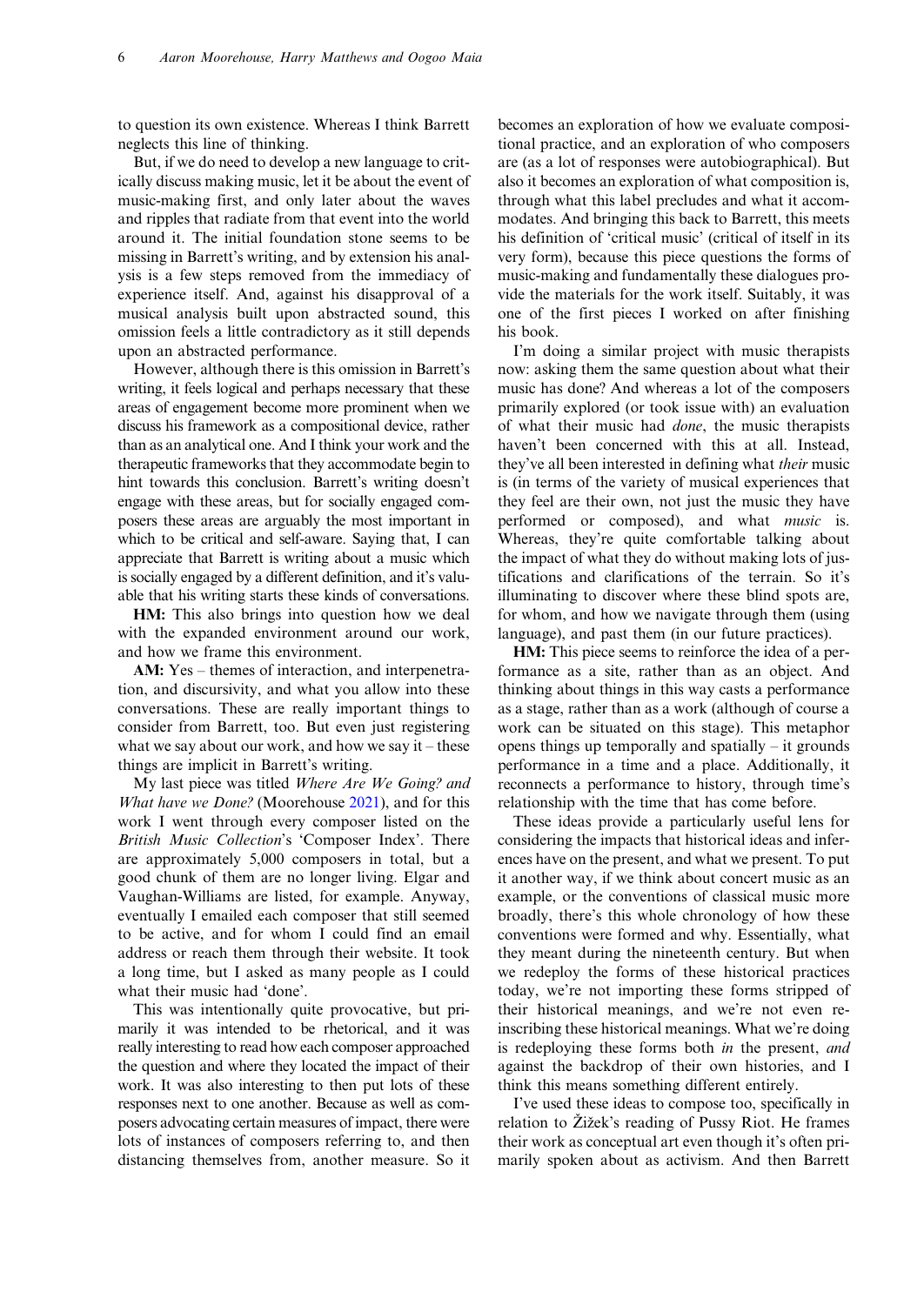takes this further. He raises this idea of proto-criticality again, and argues that Pussy Riot's protest is conceptual music since the meaning and materials of their work (singing a feminist punk prayer at the altar of Russian Orthodoxy) are so contingent upon the history and significance of the space in which it is situated. He then makes a similar argument regarding the impact of the Russian liturgical music which is traditionally associated with this space, even if this music is absent when Pussy Riot charged the altar.

And this is tied into my own practice. I'm certainly interested in boundaries and crossing over, and interpenetration, as well as an audience becoming aware of an environment, and reacting to it. And within that, I am also reacting to the political implications of being subjected to an environment, and finding up-to-date ways of talking about our environment.

I think there's currently a lack of vocabulary for these discussions. Or at least, we lack ways of having these conversations without borrowing romantic notions of representing an environment, or coding environmental damage into a sonic object which is then commercialised. This technique of using emotionally charged traditional means of making music to evoke the *sensation* of being environmentally aware doesn't sit well with me.

Instead, my work is always about the relationship between the person and their environment and how they engage with that, rather than providing a representation of an environment and signalling that this is good and this is bad, and this is how someone should feel about it. Ultimately, I think that when you're interacting with a work in a way that's autodidactic, you're doing something culturally significant. So my work is very much about removing that idea of an 'environmental music'. Instead, looking at where you are, parts of your environment, or how you contain this conception of your environment. Or, in relation to sounds – how they interact with other people and why that's important.

OM: Rather than seeking out sounds for their character, or their topography, or their value. So is this post-Cagean, too?

HM: Yes, to greater and lesser degrees. I suppose Cage was hesitant to portray his silent works as an invitation extended to 'active' listening. When I read his writing he always comes across as being more intent on revealing the presence of an ever-present unconscious constructed listening (much like the reflexes that were illuminated by Duchamp's urinal). So the difference between Cage's work and mine is that in my work all listening is directed. David Dunn's Purposeful Listening in Complex States of Time (Dunn [1997](#page-8-0)–98) is another example of this. So rather than the focus being on illuminating conventional ways of listening to music, I use those same

listening modes alongside listening modes that we would use to navigate our daily lives. Furthermore, there is also an element of combining those things to question what a sound is to a person – what it means and what it signifies, politically and personally. So it's very much evaluating an experience of sound rather than prescribing or providing an experience of sound. Although, there are still links to Cage through the selfevaluation (or recognition) of a way of listening.

AM: So this is in contrast to some of Annea Lockwood's work – From the River Archive (Lockwood [1973](#page-8-0)), for example. As a reference point, those works are about seeking out sounds, and seeking out specific kinds of experiences (which contain similarly specific sounds). Whereas your work is less directed in that sense, but more directed towards finding out what's there without trying to make the argument that it's necessarily beautiful or of value. It's more about trying to uncover what the implications of these sounds are. Like acousmatic listening?

HM: Very much in the sense that my work is not focused. At least not in terms of the sounds it seeks or prescribes. It's more about how a sound is perceived and negotiated, and the contingent relationships it represents, as well as the relationships it fosters between people and how all of these things are contained within the perception of someone's immediate environment.

I often use acousmatic sounds in my work, but normally this is simply stripping away sounds from their immediate environment (which Murray Schafer would call 'Schizophonia' – Schafer [1994:](#page-8-0) 88). Whereas, the primary focus in my work is on the relationships between a listener and their imaginative interpretation. I try to set up situations that tempt out a certain reaction, generally by reconstructing soundscapes, and I take these presuppositions and challenge or distort them in some way.

OM: And you've explored this in a recent work?

HM: Yes, in my most recent piece – The Other Side of the Sign (Matthews  $2021$ ) – I've used binaural field recordings of fairly typical rural environments. I obtained these recordings through acts of trespassing, and I play these to audience members through sets of headphones. This sets up a personal and immovable barrier between their ears and a series of live sounds provided by a group of musicians onstage. Essentially, I sideline live performers, distancing their sonic impact on the audience, and I foreground environmental sound. In this way, the piece is an inversion of how we normally listen to concert music. The central idea that surrounds this piece looks at how trespassing can be used to manipulate experiences and, by extension, the attitudes we hold about trespassing. There's a conflict between sounds from these sources, and between these ways of listening that isn't present in  $4'33''$ , and this falls back onto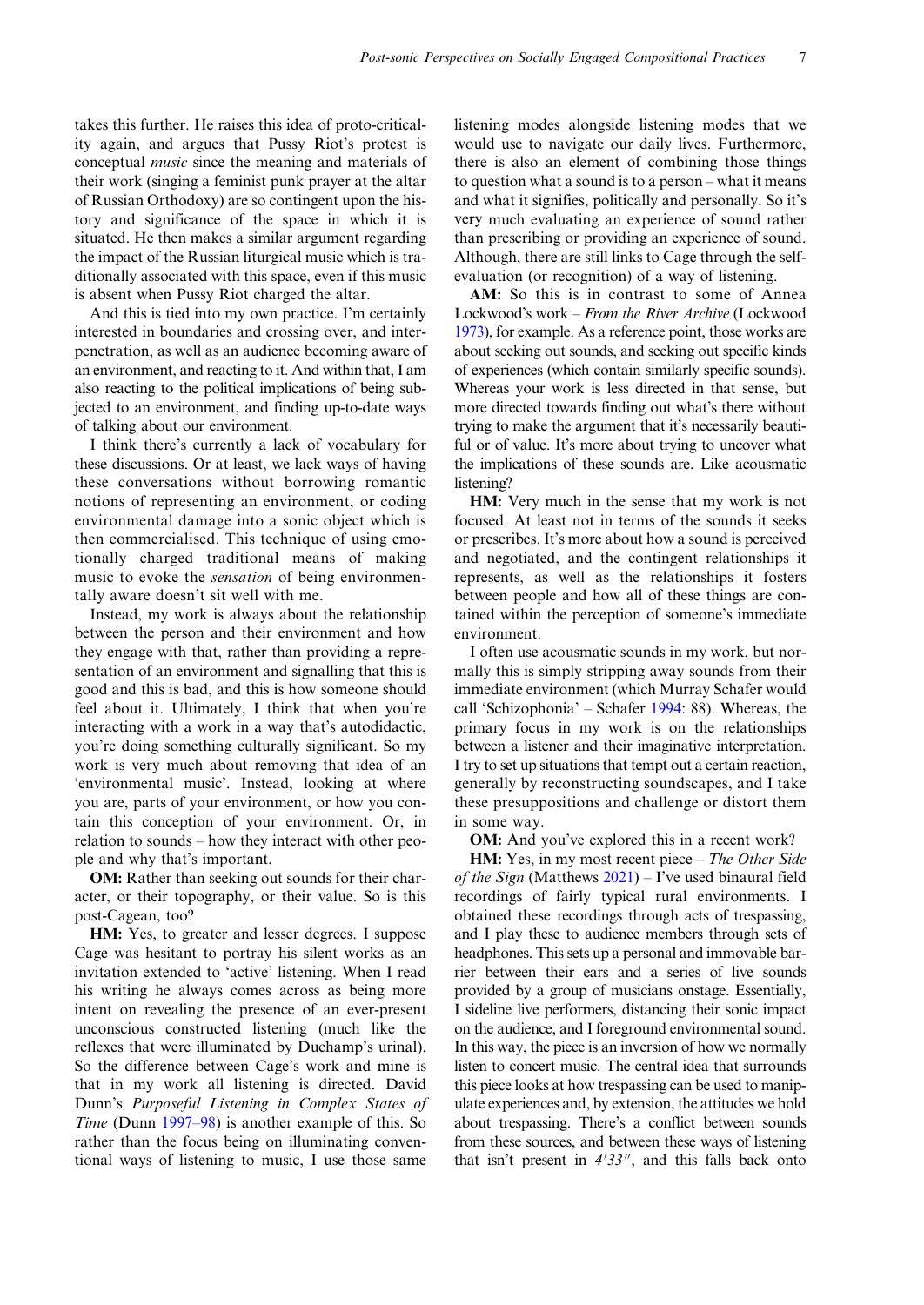notions of trespassing – which is associated with violence.

The performers quote poetry by John Clare and music by Elgar, alongside sustained consonant drones that reference the English countryside in a kitsch way. Therefore, during the first half of this piece, the audience is misled with regards to the intentions of the work. This is because I'm using acousmatic listening as a tool to evoke a kind of response that I'm critical of – that of representing an 'ideal' environment through music and sound.

Initially, I only hint at the idea that the audience are involved in an act of trespass, and this invites queries into how I sourced the field recordings that they're listening to. However, this all changes quite dramatically in the second half of the work, where the performers (who up until now have accompanied the experience) begin shouting at the audience with accusations of trespass. These accusations are fairly benign at first, but eventually they become more violent. Then, as this almost outrageous moment passes and things gradually return to the previous material, the audience is left in a rather different headspace compared to where they were just a few moments ago, even though they are returned to the material at the beginning of the piece: the field recording in headphones, and the performers playing drone material.

So as you can probably imagine, the acousmatic listening mode is no longer the way they experience the situation. Instead, the audience is now more likely questioning the situation they've been put in, and whether they are ethically okay with this?

What I'm trying to achieve here is two things: first, to bring to attention the idea that most of our knowledge of environmental crises is delivered through the lens of others who own land, or have been granted permission to make records of environments. And second, I want to illustrate how easily situations can be manipulated so that we experience them in a certain intended way. So this piece teaches an approach to exploring an environment and defining your relationships with space, which hopefully brings about alternative ways of listening or evaluating the spaces we inhabit.

But also, it comes back to Barrett's idea of interpenetration and performance as a site. However, whereas he talks about a context bleeding into work, I conceptualise this with a different metaphor – trespassing, with a re-enactment and exploration of the politics of these gestures within a musical performance.

AM: So it's primarily political, the work? And it channels its politics through music simply because politics always necessitates a form. In other words, the work exists as a political object, rather than it being the case that the politics of the work are being used to stimulate a musical object. Or else, why this piece? And why not a string quartet that people sit and listen to.

Similarly, my works are primarily therapeutic, or musicological, and they take the form of musical works. But this question of form is secondary, and forms are only assessed on how they accommodate the primary purposes of the piece. So there's a clear hierarchy here for both of our practices. Yet, even though the conventionally musical elements of the works are secondary, we still refer to our practice as composition. Similarly, I don't refer to myself as a therapist or a musicologist, and you don't call yourself an ecologist, or an activist.

And this is where I lose faith in the idea of 'critical music', especially when we speak about this music as though it will be something better than what we already have. Because, if we already know what we'd like to achieve through our practice, and it's not built upon organising sound, then why do we embed ourselves in a community that holds different expectations for their work. Because we designate what we do as composition, we end up as composers addressing composers. And I think this leaves us as cynics, which is perhaps fine on some levels. So long as we recognise that how we situate our work simultaneously limits our work, because there's only so much growth you can acquire through negation.

And so, these labels become important, and selfdefeating. For example, people who photograph food don't call themselves chefs, and I don't see what we gain by calling ourselves composers when we spend so much of our time disinterested in sound. It's why I feel uneasy with how Barrett leaves his framework, even though I appreciate the steps he takes to reach this point.

# 5. MUSIC AFTER ART

All artists are alike. They dream of doing something that's more social, more collaborative, and more real than art. (Barrett [2016](#page-8-0): 166)

Barrett concludes *After Sound* by briefly alluding to the possibility of a post-sonic music that ultimately raises itself to a music 'beyond contemporary art'. To illustrate this, the author points to an impending demise of art and new-music institutions through recourse to a number of texts published in 2013. These texts variously prophesied the disintegration of the artworld through either self-destruction or mass-exodus. During this discussion, Barrett affords particular prominence to the ideas of the theorist Suhail Malik, and his series of talks that were book-ended by the quote reprinted as the epigraph to this section.<sup>7</sup> Five years on from After Sound, with the social-boom

<sup>&</sup>lt;sup>7</sup>This quote also heads the introduction to Claire Bishop's Artificial Hells (Bishop [2012:](#page-8-0) i).